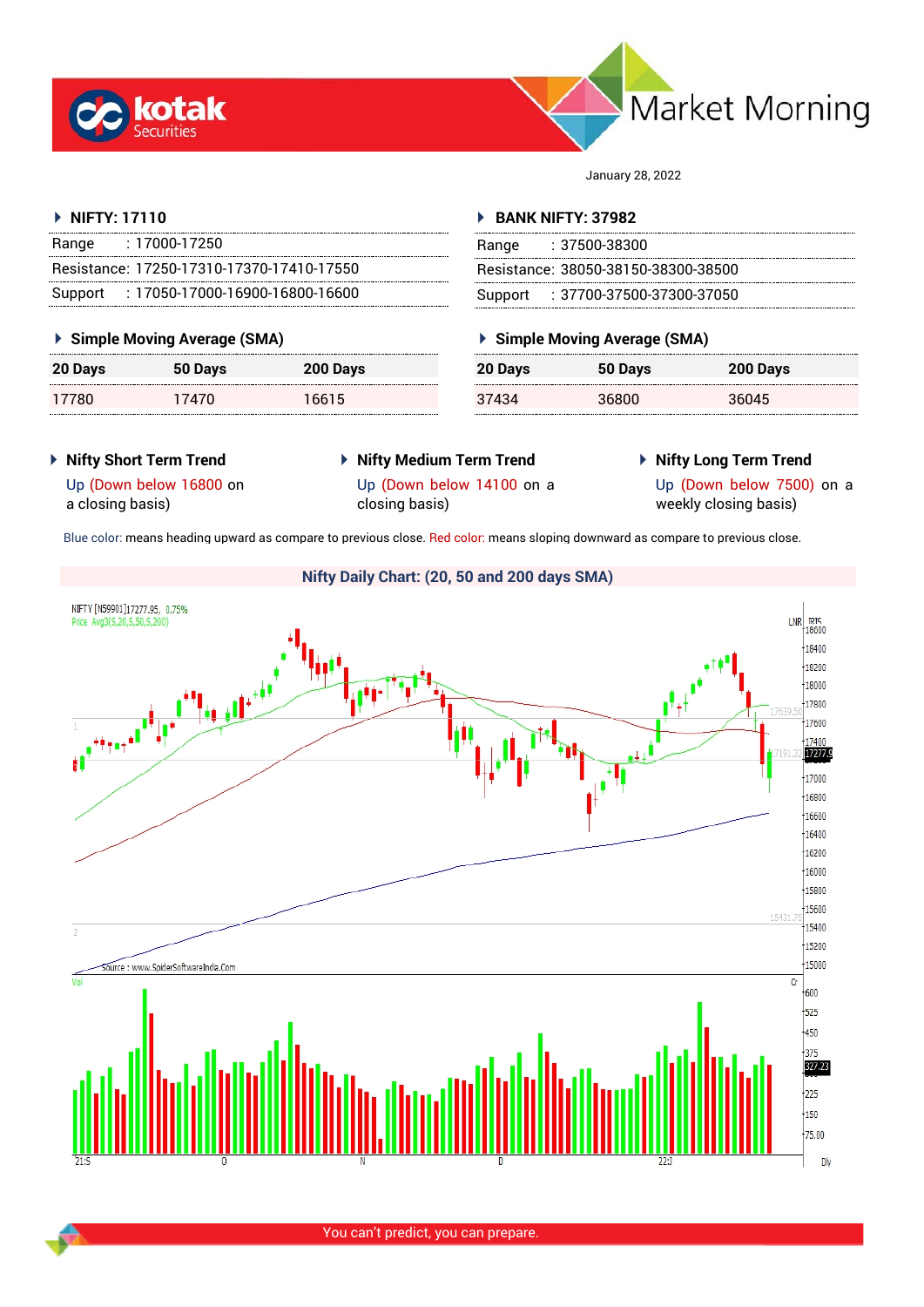# **Market Analysis**

was down by 446 points. Among sectors, despite weak market sentiment PSU Banks continued positive **Nifty/Sensex Daily View:** The benchmark indices corrected sharply, the nifty ends 125 lower while the Sensex momentum, rallied over 5 percent. Whereas, profit booking continued in IT stocks, as a result IT index corrected over 3.5 percent technically, due to weak global market conditions, the nifty/Sensex opened with a big gap down but one more time it took the support near 16900/56500 and reversed sharply. On intraday charts, the index has formed Double bottom formation which suggest strong possibility of fresh pullback rally from current levels. On daily and intraday time the index consistently taking support near 16800/56200 and the momentum indicators also indicating a quick pull back rally from current levels. We are of the view that, for the bulls 17000/56800 and 16800/56200 would be the strong support zone. Above the same pullback rally will continue up to 17250-17400- 17600 /57700-58000-58600 On the flip side, below 16800/56500 uptrend would be vulnerable. The strategy should be to buy on dips until the Nifty is not breaking the support of 16800.

The focus should be on Financials, Auto and select Tech companies.

# **RATING SCALE (PRIVATE CLIENT GROUP)**

| <b>BUY</b>             | - A condition that indicates a good time to buy a stock. The exact circumstances of the signal will be determined by the indicator that an<br>analyst is using.    |
|------------------------|--------------------------------------------------------------------------------------------------------------------------------------------------------------------|
| <b>SELL</b>            | $-$ A condition that indicates a good time to sell a stock. The exact circumstances of the signal will be determined by the indicator that an<br>analyst is using. |
| <b>Stop Loss Order</b> | An instruction to the broker to buy or sell stock when it trades beyond a specified price. They serve to either protect your profits or<br>limit your losses.      |

## **FUNDAMENTAL RESEARCH TEAM (PRIVATE CLIENT GROUP)**

**Shrikant Chouhan Arun Agarwal Amit Agarwal, CFA Hemali Dhame**

+91 22 6218 5408 +91 22 6218 6443 +91 22 6218 6439 +91 22 6218 6433

Metals & Mining, Midcap Pharmaceuticals Research Associate Support Executive jatin.damania@kotak.com [purvi.shah@kotak.com](mailto:purvi.shah@kotak.com) rini.mehta@kotak.com [k.kathirvelu@kotak.com](mailto:k.kathirvelu@kotak.com) +91 22 6218 6440 +91 22 6218 6432 +91 80801 97299 +91 22 6218 6427

**Sumit Pokharna** Pankaj Kumar

Oil and Gas, Information Tech Midcap sumit.pokharna@kotak.com pankajr.kumar@kotak.com +91 22 6218 6438 +91 22 6218 6434

Head of Research Auto & Auto Ancillary Transportation, Paints, FMCG Banking & Finance [shrikant.chouhan@kotak.com](mailto:shrikant.chouhan@kotak.com) arun.agarwal@kotak.com agarwal.amit@kotak.com Hemali.Dhame@kotak.com

**Jatin Damania Purvi Shah Rini Mehta K. Kathirvelu**

# **TECHNICAL RESEARCH TEAM (PRIVATE CLIENT GROUP)**

[shrikant.chouhan@kotak.com](mailto:shrikant.chouhan@kotak.com) [amol.athawale@kotak.com](mailto:amol.athawale@kotak.com) Research Associate +91 22 6218 5408 +91 20 6620 3350 [sayed.haider@kotak.com](mailto:sayed.haider@kotak.com)

**Shrikant Chouhan Amol Athawale Sayed Haider**

+91 22 62185498

# **DERIVATIVES RESEARCH TEAM (PRIVATE CLIENT GROUP)**

+91 79 6607 2231 +91 22 6218 5497 +91 33 6615 6273

**Sahaj Agrawal Prashanth Lalu Prasenjit Biswas, CMT, CFTe** [sahaj.agrawal@kotak.com](mailto:sahaj.agrawal@kotak.com) [prashanth.lalu@kotak.com](mailto:prashanth.lalu@kotak.com) [prasenjit.biswas@kotak.com](mailto:prasenjit.biswas@kotak.com)